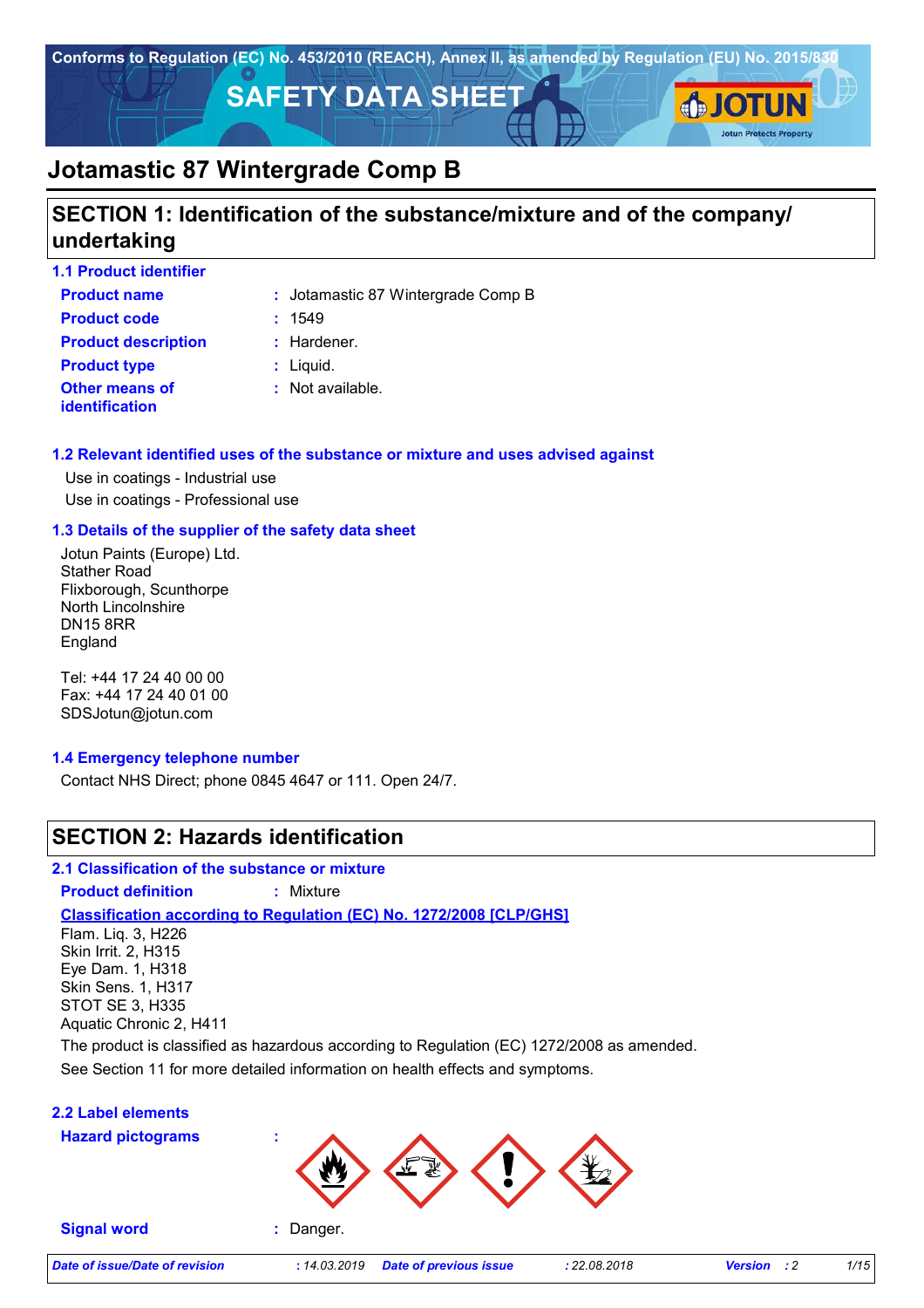# **SECTION 2: Hazards identification**

| <b>Hazard statements</b>                                                                                                                                 | : H226 - Flammable liquid and vapour.<br>H318 - Causes serious eye damage.<br>H315 - Causes skin irritation.<br>H317 - May cause an allergic skin reaction.<br>H335 - May cause respiratory irritation.<br>H411 - Toxic to aquatic life with long lasting effects.                                                                                                                                                        |
|----------------------------------------------------------------------------------------------------------------------------------------------------------|---------------------------------------------------------------------------------------------------------------------------------------------------------------------------------------------------------------------------------------------------------------------------------------------------------------------------------------------------------------------------------------------------------------------------|
| <b>Precautionary statements</b>                                                                                                                          |                                                                                                                                                                                                                                                                                                                                                                                                                           |
| <b>General</b>                                                                                                                                           | : Not applicable.                                                                                                                                                                                                                                                                                                                                                                                                         |
| <b>Prevention</b>                                                                                                                                        | : P261 - Avoid breathing vapour.<br>P280 - Wear protective gloves. Wear eye or face protection.<br>P210 - Keep away from heat, hot surfaces, sparks, open flames and other ignition<br>sources. No smoking.<br>P271 - Use only outdoors or in a well-ventilated area.<br>P273 - Avoid release to the environment.                                                                                                         |
| <b>Response</b>                                                                                                                                          | : P391 - Collect spillage.<br>P304 + P340 - IF INHALED: Remove person to fresh air and keep comfortable for<br>breathing.<br>P333 + P313 - If skin irritation or rash occurs: Get medical attention.<br>P305 + P351 + P338 + P310 - IF IN EYES: Rinse cautiously with water for several<br>minutes. Remove contact lenses, if present and easy to do. Continue rinsing.<br>Immediately call a POISON CENTER or physician. |
| <b>Storage</b>                                                                                                                                           | : P403 - Store in a well-ventilated place.<br>P235 - Keep cool.                                                                                                                                                                                                                                                                                                                                                           |
| <b>Disposal</b>                                                                                                                                          | : P501 - Dispose of contents and container in accordance with all local, regional,<br>national and international regulations.                                                                                                                                                                                                                                                                                             |
| <b>Hazardous ingredients</b>                                                                                                                             | : phenol, polymer with formaldehyde, glycidyl ether, polymers with [(methylphenoxy)<br>methyl]oxirane and triethylenetetramine<br>xylene<br>butan-1-ol                                                                                                                                                                                                                                                                    |
| <b>Supplemental label</b><br>elements                                                                                                                    | : Not applicable.                                                                                                                                                                                                                                                                                                                                                                                                         |
| <b>Annex XVII - Restrictions</b><br>on the manufacture,<br>placing on the market and<br>use of certain dangerous<br>substances, mixtures and<br>articles | : Not applicable.                                                                                                                                                                                                                                                                                                                                                                                                         |
| <b>Special packaging requirements</b>                                                                                                                    |                                                                                                                                                                                                                                                                                                                                                                                                                           |
| <b>Containers to be fitted</b><br>with child-resistant<br>fastenings                                                                                     | : Not applicable.                                                                                                                                                                                                                                                                                                                                                                                                         |
| Tactile warning of danger : Not applicable.                                                                                                              |                                                                                                                                                                                                                                                                                                                                                                                                                           |
| <b>2.3 Other hazards</b>                                                                                                                                 |                                                                                                                                                                                                                                                                                                                                                                                                                           |
| <b>Other hazards which do</b><br>not result in classification                                                                                            | : None known.                                                                                                                                                                                                                                                                                                                                                                                                             |

# **SECTION 3: Composition/information on ingredients**

**3.2 Mixtures :** Mixture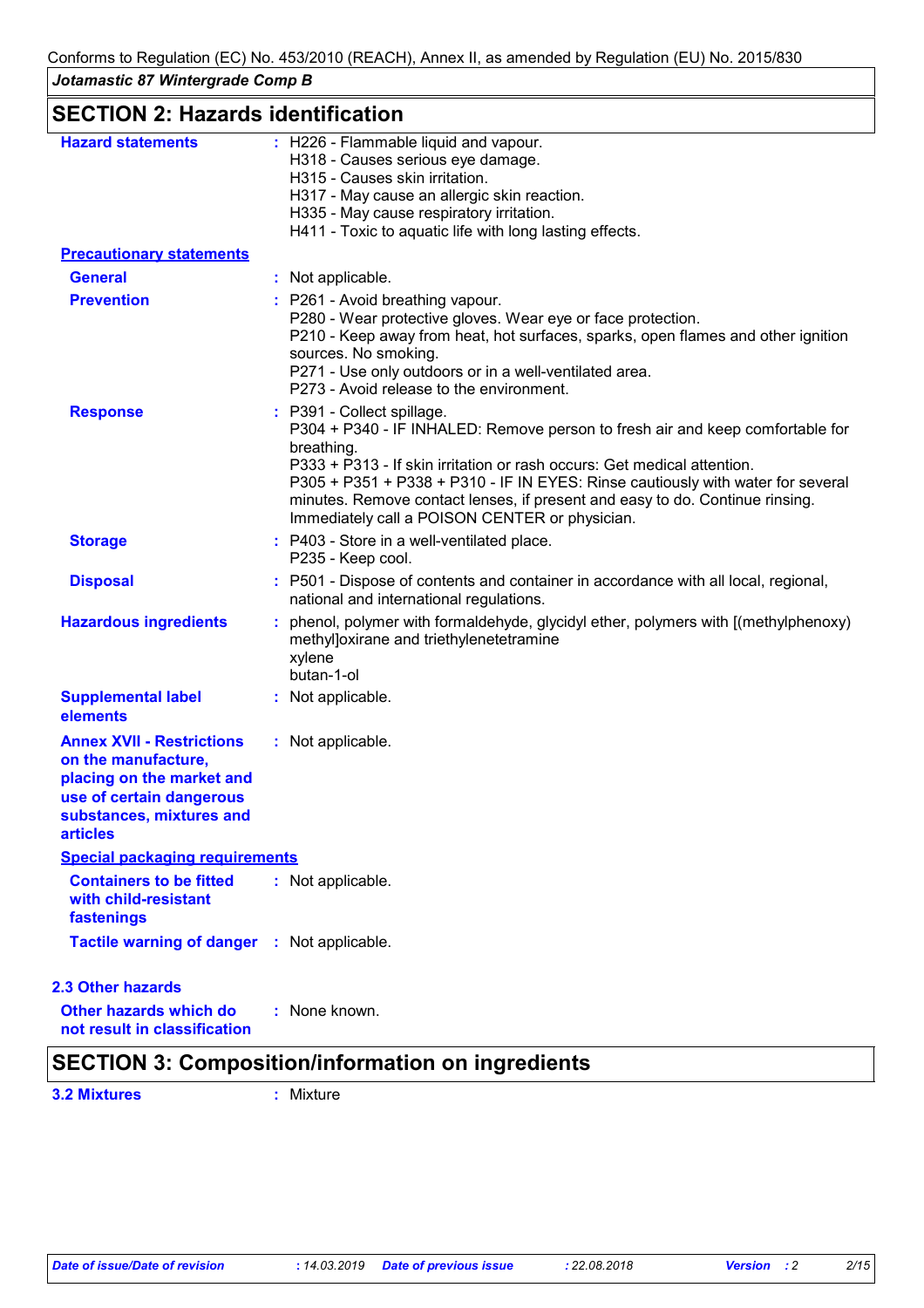| <b>Product/ingredient name</b>                                                                                                        | <b>Identifiers</b>                                                                     | <b>Weight %</b> | <b>Regulation (EC) No.</b><br>1272/2008 [CLP]                                                                                                       | <b>Type</b> |
|---------------------------------------------------------------------------------------------------------------------------------------|----------------------------------------------------------------------------------------|-----------------|-----------------------------------------------------------------------------------------------------------------------------------------------------|-------------|
| phenol, polymer with<br>formaldehyde, glycidyl ether,<br>polymers with [(methylphenoxy)<br>methyl]oxirane and<br>triethylenetetramine | CAS: 99377-78-3                                                                        | $≥50 - ≤75$     | Skin Irrit. 2, H315<br>Eye Irrit. 2, H319<br>Skin Sens. 1, H317<br>Aquatic Chronic 2, H411                                                          | $[1]$       |
| xylene                                                                                                                                | REACH #:<br>01-2119488216-32<br>EC: 215-535-7<br>CAS: 1330-20-7<br>Index: 601-022-00-9 | ≥10 - ≤25       | Flam. Liq. 3, H226<br>Acute Tox. 4, H312<br>Acute Tox. 4, H332<br>Skin Irrit. 2, H315<br>Eye Irrit. 2, H319<br>STOT SE 3, H335<br>Asp. Tox. 1, H304 | [1] [2]     |
| butan-1-ol                                                                                                                            | REACH #:<br>01-2119484630-38<br>EC: 200-751-6<br>CAS: 71-36-3<br>Index: 603-004-00-6   | $≥10 - 20$      | Flam. Liq. 3, H226<br>Acute Tox. 4, H302<br>Skin Irrit. 2, H315<br>Eye Dam. 1, H318<br>STOT SE 3, H335<br>STOT SE 3, H336                           | [1] [2]     |
| ethylbenzene                                                                                                                          | REACH #:<br>01-2119489370-35<br>EC: 202-849-4<br>CAS: 100-41-4<br>Index: 601-023-00-4  | < 10            | Flam. Liq. 2, H225<br>Acute Tox. 4, H332<br>STOT RE 2, H373 (hearing<br>organs)<br>Asp. Tox. 1, H304                                                | [1] [2]     |
|                                                                                                                                       |                                                                                        |                 | See Section 16 for the full<br>text of the H statements<br>declared above.                                                                          |             |

### **SECTION 3: Composition/information on ingredients**

There are no additional ingredients present which, within the current knowledge of the supplier and in the concentrations applicable, are classified as hazardous to health or the environment, are PBTs, vPvBs or Substances of equivalent concern, or have been assigned a workplace exposure limit and hence require reporting in this section.

Type

[1] Substance classified with a health or environmental hazard

[2] Substance with a workplace exposure limit

[3] Substance meets the criteria for PBT according to Regulation (EC) No. 1907/2006, Annex XIII

[4] Substance meets the criteria for vPvB according to Regulation (EC) No. 1907/2006, Annex XIII

[5] Substance of equivalent concern

Occupational exposure limits, if available, are listed in Section 8.

### **SECTION 4: First aid measures**

### **4.1 Description of first aid measures**

| <b>General</b>      | : In all cases of doubt, or when symptoms persist, seek medical attention. Never give<br>anything by mouth to an unconscious person. If unconscious, place in recovery<br>position and seek medical advice. |
|---------------------|-------------------------------------------------------------------------------------------------------------------------------------------------------------------------------------------------------------|
| <b>Eye contact</b>  | : Check for and remove any contact lenses. Immediately flush eyes with running<br>water for at least 15 minutes, keeping eyelids open. Seek immediate medical<br>attention.                                 |
| <b>Inhalation</b>   | : Remove to fresh air. Keep person warm and at rest. If not breathing, if breathing is<br>irregular or if respiratory arrest occurs, provide artificial respiration or oxygen by<br>trained personnel.      |
| <b>Skin contact</b> | : Remove contaminated clothing and shoes. Wash skin thoroughly with soap and<br>water or use recognised skin cleanser. Do NOT use solvents or thinners.                                                     |
| <b>Ingestion</b>    | : If swallowed, seek medical advice immediately and show the container or label.<br>Keep person warm and at rest. Do NOT induce vomiting.                                                                   |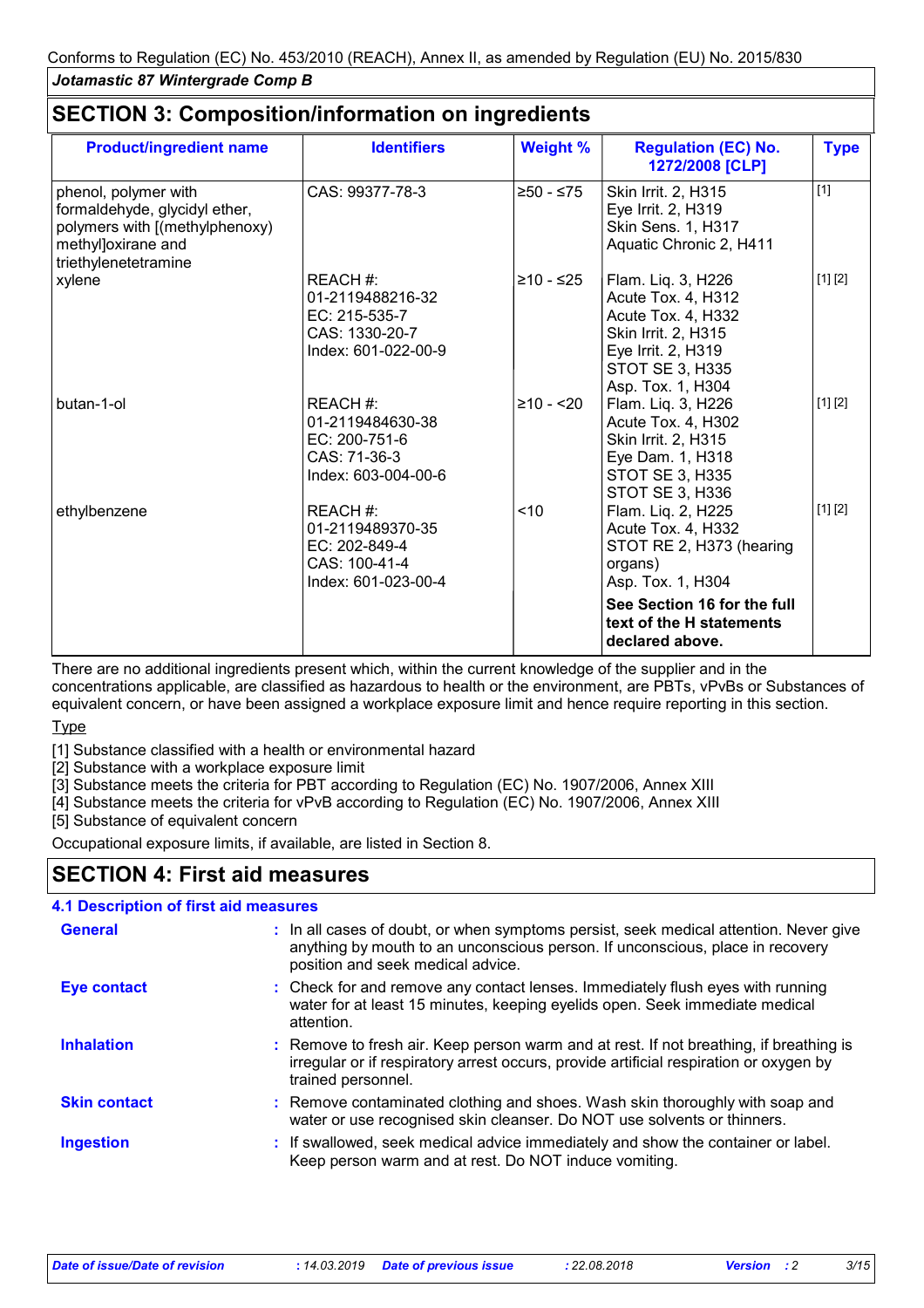### **SECTION 4: First aid measures**

| <b>Protection of first-aiders</b> | : No action shall be taken involving any personal risk or without suitable training. If it<br>is suspected that fumes are still present, the rescuer should wear an appropriate<br>mask or self-contained breathing apparatus. It may be dangerous to the person<br>providing aid to give mouth-to-mouth resuscitation. Wash contaminated clothing |
|-----------------------------------|----------------------------------------------------------------------------------------------------------------------------------------------------------------------------------------------------------------------------------------------------------------------------------------------------------------------------------------------------|
|                                   | thoroughly with water before removing it, or wear gloves.                                                                                                                                                                                                                                                                                          |

#### **4.2 Most important symptoms and effects, both acute and delayed**

There are no data available on the mixture itself. The mixture has been assessed following the conventional method of the CLP Regulation (EC) No 1272/2008 and is classified for toxicological properties accordingly. See Sections 2 and 3 for details.

Exposure to component solvent vapour concentrations in excess of the stated occupational exposure limit may result in adverse health effects such as mucous membrane and respiratory system irritation and adverse effects on the kidneys, liver and central nervous system. Symptoms and signs include headache, dizziness, fatigue, muscular weakness, drowsiness and, in extreme cases, loss of consciousness.

Solvents may cause some of the above effects by absorption through the skin. Repeated or prolonged contact with the mixture may cause removal of natural fat from the skin, resulting in non-allergic contact dermatitis and absorption through the skin.

If splashed in the eyes, the liquid may cause irritation and reversible damage.

Ingestion may cause nausea, diarrhea and vomiting.

This takes into account, where known, delayed and immediate effects and also chronic effects of components from short-term and long-term exposure by oral, inhalation and dermal routes of exposure and eye contact.

Contains phenol, polymer with formaldehyde, glycidyl ether, polymers with [(methylphenoxy)methyl]oxirane and triethylenetetramine. May produce an allergic reaction.

#### **4.3 Indication of any immediate medical attention and special treatment needed**

| Notes to physician         | : In case of inhalation of decomposition products in a fire, symptoms may be delayed.<br>The exposed person may need to be kept under medical surveillance for 48 hours. |
|----------------------------|--------------------------------------------------------------------------------------------------------------------------------------------------------------------------|
| <b>Specific treatments</b> | : No specific treatment.                                                                                                                                                 |

See toxicological information (Section 11)

### **SECTION 5: Firefighting measures**

| 5.1 Extinguishing media                                   |                                                                                                                              |
|-----------------------------------------------------------|------------------------------------------------------------------------------------------------------------------------------|
| <b>Suitable extinguishing</b><br>media                    | : Recommended: alcohol-resistant foam, $CO2$ , powders, water spray.                                                         |
| <b>Unsuitable extinguishing</b><br>media                  | : Do not use water jet.                                                                                                      |
| 5.2 Special hazards arising from the substance or mixture |                                                                                                                              |
| <b>Hazards from the</b><br>substance or mixture           | : Fire will produce dense black smoke. Exposure to decomposition products may<br>cause a health hazard.                      |
| <b>Hazardous combustion</b><br>products                   | : Decomposition products may include the following materials: carbon monoxide,<br>carbon dioxide, smoke, oxides of nitrogen. |
| <b>5.3 Advice for firefighters</b>                        |                                                                                                                              |
| <b>Special protective actions</b><br>for fire-fighters    | : Cool closed containers exposed to fire with water. Do not release runoff from fire to<br>drains or watercourses.           |
| <b>Special protective</b><br>equipment for fire-fighters  | : Appropriate breathing apparatus may be required.                                                                           |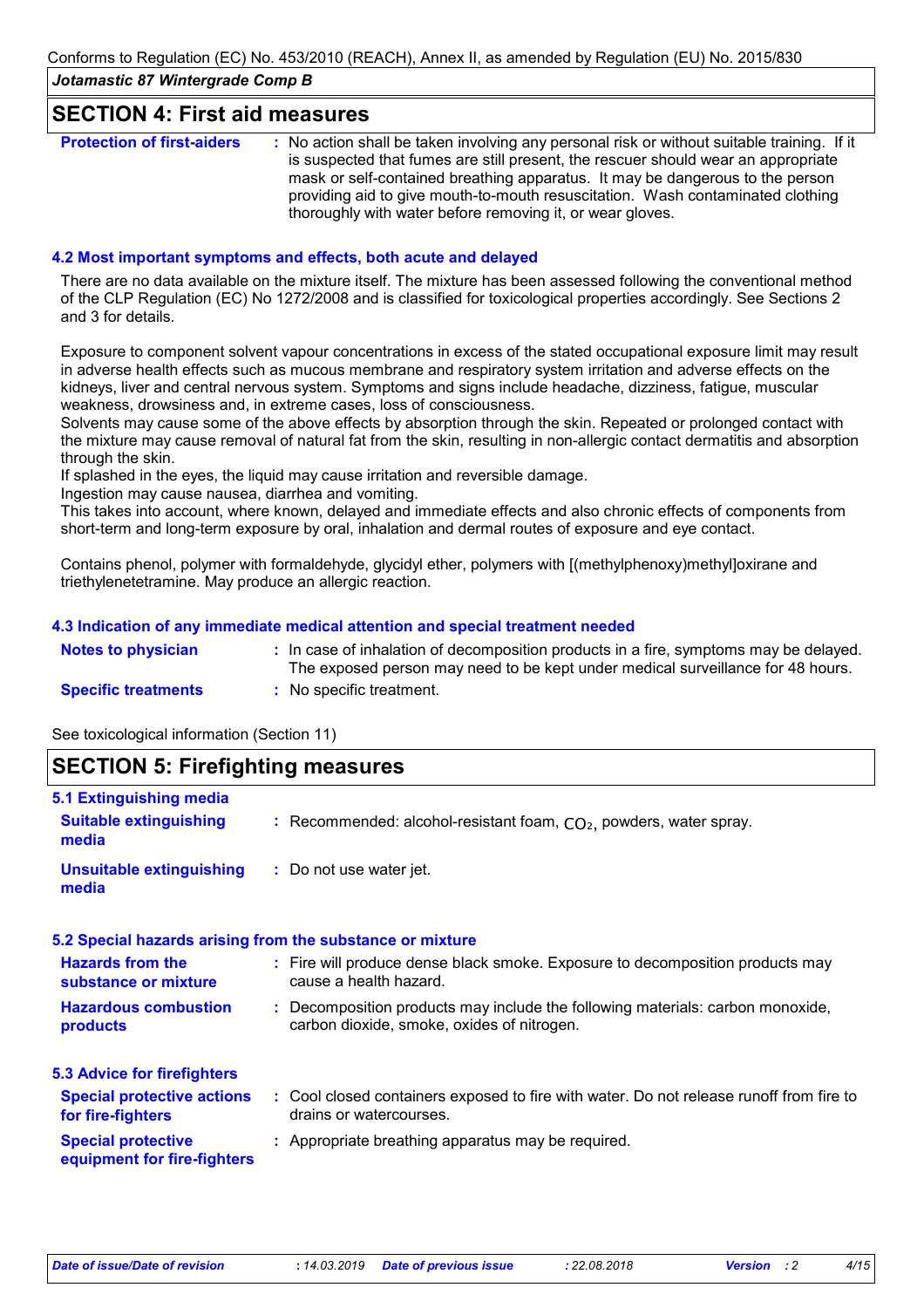### **SECTION 6: Accidental release measures**

| 6.1 Personal precautions, protective equipment and emergency procedures |  |                                                                                                                                                                                                                                                                                    |  |
|-------------------------------------------------------------------------|--|------------------------------------------------------------------------------------------------------------------------------------------------------------------------------------------------------------------------------------------------------------------------------------|--|
| For non-emergency<br>personnel                                          |  | : Exclude sources of ignition and ventilate the area. Avoid breathing vapour or mist.<br>Refer to protective measures listed in sections 7 and 8.                                                                                                                                  |  |
|                                                                         |  | <b>For emergency responders</b> : If specialised clothing is required to deal with the spillage, take note of any<br>information in Section 8 on suitable and unsuitable materials. See also the<br>information in "For non-emergency personnel".                                  |  |
| <b>6.2 Environmental</b><br><b>precautions</b>                          |  | : Do not allow to enter drains or watercourses. If the product contaminates lakes,<br>rivers, or sewers, inform the appropriate authorities in accordance with local<br>regulations.                                                                                               |  |
| <b>6.3 Methods and material</b><br>for containment and<br>cleaning up   |  | : Contain and collect spillage with non-combustible, absorbent material e.g. sand,<br>earth, vermiculite or diatomaceous earth and place in container for disposal<br>according to local regulations (see Section 13). Preferably clean with a detergent.<br>Avoid using solvents. |  |
| 6.4 Reference to other<br><b>sections</b>                               |  | : See Section 1 for emergency contact information.<br>See Section 8 for information on appropriate personal protective equipment.<br>See Section 13 for additional waste treatment information.                                                                                    |  |

### **SECTION 7: Handling and storage**

The information in this section contains generic advice and guidance. The list of Identified Uses in Section 1 should be consulted for any available use-specific information provided in the Exposure Scenario(s).

### **7.1 Precautions for safe handling**

Prevent the creation of flammable or explosive concentrations of vapours in air and avoid vapour concentrations higher than the occupational exposure limits.

In addition, the product should only be used in areas from which all naked lights and other sources of ignition have been excluded. Electrical equipment should be protected to the appropriate standard.

Mixture may charge electrostatically: always use earthing leads when transferring from one container to another. Operators should wear antistatic footwear and clothing and floors should be of the conducting type.

Keep away from heat, sparks and flame. No sparking tools should be used.

Avoid contact with skin and eyes. Avoid the inhalation of dust, particulates, spray or mist arising from the application of this mixture. Avoid inhalation of dust from sanding.

Eating, drinking and smoking should be prohibited in areas where this material is handled, stored and processed. Put on appropriate personal protective equipment (see Section 8).

Never use pressure to empty. Container is not a pressure vessel.

Always keep in containers made from the same material as the original one.

Comply with the health and safety at work laws.

Do not allow to enter drains or watercourses.

**Information on fire and explosion protection**

Vapours are heavier than air and may spread along floors. Vapours may form explosive mixtures with air.

When operators, whether spraying or not, have to work inside the spray booth, ventilation is unlikely to be sufficient to control particulates and solvent vapour in all cases. In such circumstances they should wear a compressed air-fed respirator during the spraying process and until such time as the particulates and solvent vapour concentration has fallen below the exposure limits.

### **7.2 Conditions for safe storage, including any incompatibilities**

Store in accordance with local regulations.

#### **Notes on joint storage**

Keep away from: oxidising agents, strong alkalis, strong acids.

### **Additional information on storage conditions**

Observe label precautions. Store in a dry, cool and well-ventilated area. Keep away from heat and direct sunlight. Keep away from sources of ignition. No smoking. Prevent unauthorised access. Containers that have been opened must be carefully resealed and kept upright to prevent leakage.

### **7.3 Specific end use(s)**

*Date of issue/Date of revision* **:** *14.03.2019 Date of previous issue : 22.08.2018 Version : 2 5/15*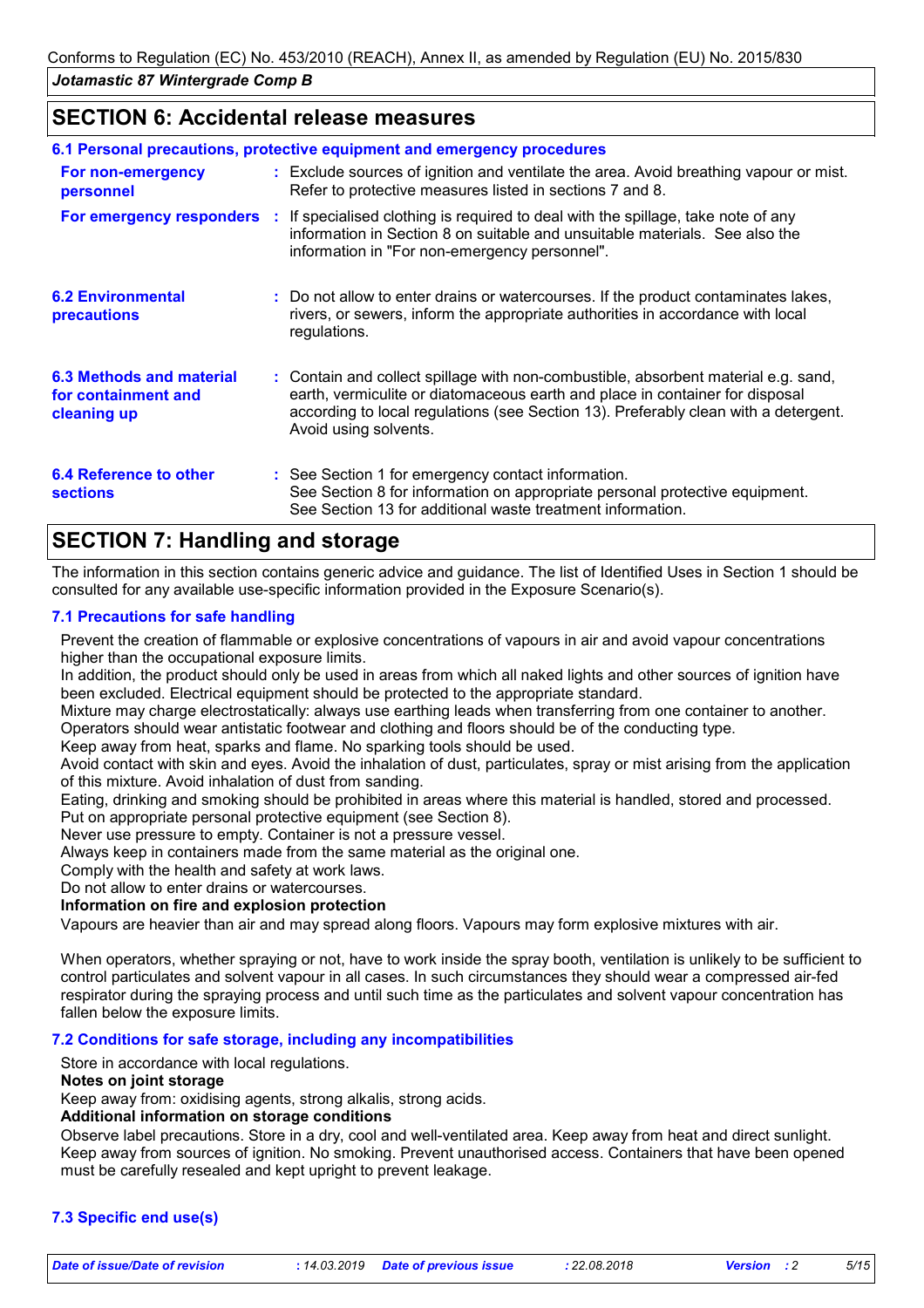### **SECTION 7: Handling and storage**

**Recommendations :**

**Industrial sector specific : solutions**

: Not available. : Not available.

### **SECTION 8: Exposure controls/personal protection**

The information in this section contains generic advice and guidance. Information is provided based on typical anticipated uses of the product. Additional measures might be required for bulk handling or other uses that could significantly increase worker exposure or environmental releases.

### **8.1 Control parameters**

### **Occupational exposure limits**

| <b>Product/ingredient name</b> | <b>Exposure limit values</b>                           |  |  |  |
|--------------------------------|--------------------------------------------------------|--|--|--|
| xylene                         | EH40/2005 WELs (United Kingdom (UK), 8/2018). Absorbed |  |  |  |
|                                | through skin.                                          |  |  |  |
|                                | STEL: 441 mg/m <sup>3</sup> 15 minutes.                |  |  |  |
|                                | STEL: 100 ppm 15 minutes.                              |  |  |  |
|                                | TWA: 220 mg/m <sup>3</sup> 8 hours.                    |  |  |  |
|                                | TWA: 50 ppm 8 hours.                                   |  |  |  |
| butan-1-ol                     | EH40/2005 WELs (United Kingdom (UK), 8/2018). Absorbed |  |  |  |
|                                | through skin.                                          |  |  |  |
|                                | STEL: 154 mg/m <sup>3</sup> 15 minutes.                |  |  |  |
|                                | STEL: 50 ppm 15 minutes.                               |  |  |  |
| ethylbenzene                   | EH40/2005 WELs (United Kingdom (UK), 8/2018). Absorbed |  |  |  |
|                                | through skin.                                          |  |  |  |
|                                | STEL: 552 mg/m <sup>3</sup> 15 minutes.                |  |  |  |
|                                | STEL: 125 ppm 15 minutes.                              |  |  |  |
|                                | TWA: 100 ppm 8 hours.                                  |  |  |  |
|                                | TWA: 441 mg/m <sup>3</sup> 8 hours.                    |  |  |  |

Recommended monitoring : If this product contains ingredients with exposure limits, personal, workplace **procedures** atmosphere or biological monitoring may be required to determine the effectiveness of the ventilation or other control measures and/or the necessity to use respiratory protective equipment. Reference should be made to monitoring standards, such as the following: European Standard EN 689 (Workplace atmospheres - Guidance for the assessment of exposure by inhalation to chemical agents for comparison with limit values and measurement strategy) European Standard EN 14042 (Workplace atmospheres - Guide for the application and use of procedures for the assessment of exposure to chemical and biological agents) European Standard EN 482 (Workplace atmospheres - General requirements for the performance of procedures for the measurement of chemical agents) Reference to national guidance documents for methods for the determination of hazardous substances will also be required.

### **DNELs/DMELs**

| <b>Product/ingredient name</b> | <b>Exposure</b>                               | <b>Value</b>                    | <b>Population</b>                | <b>Effects</b>                        |
|--------------------------------|-----------------------------------------------|---------------------------------|----------------------------------|---------------------------------------|
| xylene                         | Short term<br>Inhalation                      | 289 mg/m <sup>3</sup>   Workers |                                  | Systemic                              |
|                                | Short term<br>Inhalation                      | $289$ mg/m <sup>3</sup>         | <b>Workers</b>                   | Local                                 |
|                                | Long term Dermal                              | 180 mg/kg<br>bw/day             | Workers                          | Systemic                              |
|                                | Long term<br>Inhalation                       | 77 mg/m <sup>3</sup>            | Workers                          | Systemic                              |
|                                | Long term Dermal                              | $108$ mg/kg<br>bw/day           | Consumers                        | Systemic                              |
|                                | Long term<br>Inhalation                       |                                 | 14.8 mg/m <sup>3</sup> Consumers | Systemic                              |
|                                | Long term Oral                                | $1.6$ mg/kg<br>bw/day           | Consumers                        | Systemic                              |
| butan-1-ol                     | Long term                                     | $310$ mg/m <sup>3</sup>         | <b>Workers</b>                   | Local                                 |
| Date of issue/Date of revision | : 14.03.2019<br><b>Date of previous issue</b> | : 22.08.2018                    |                                  | 6/15<br>$\cdot$ : 2<br><b>Version</b> |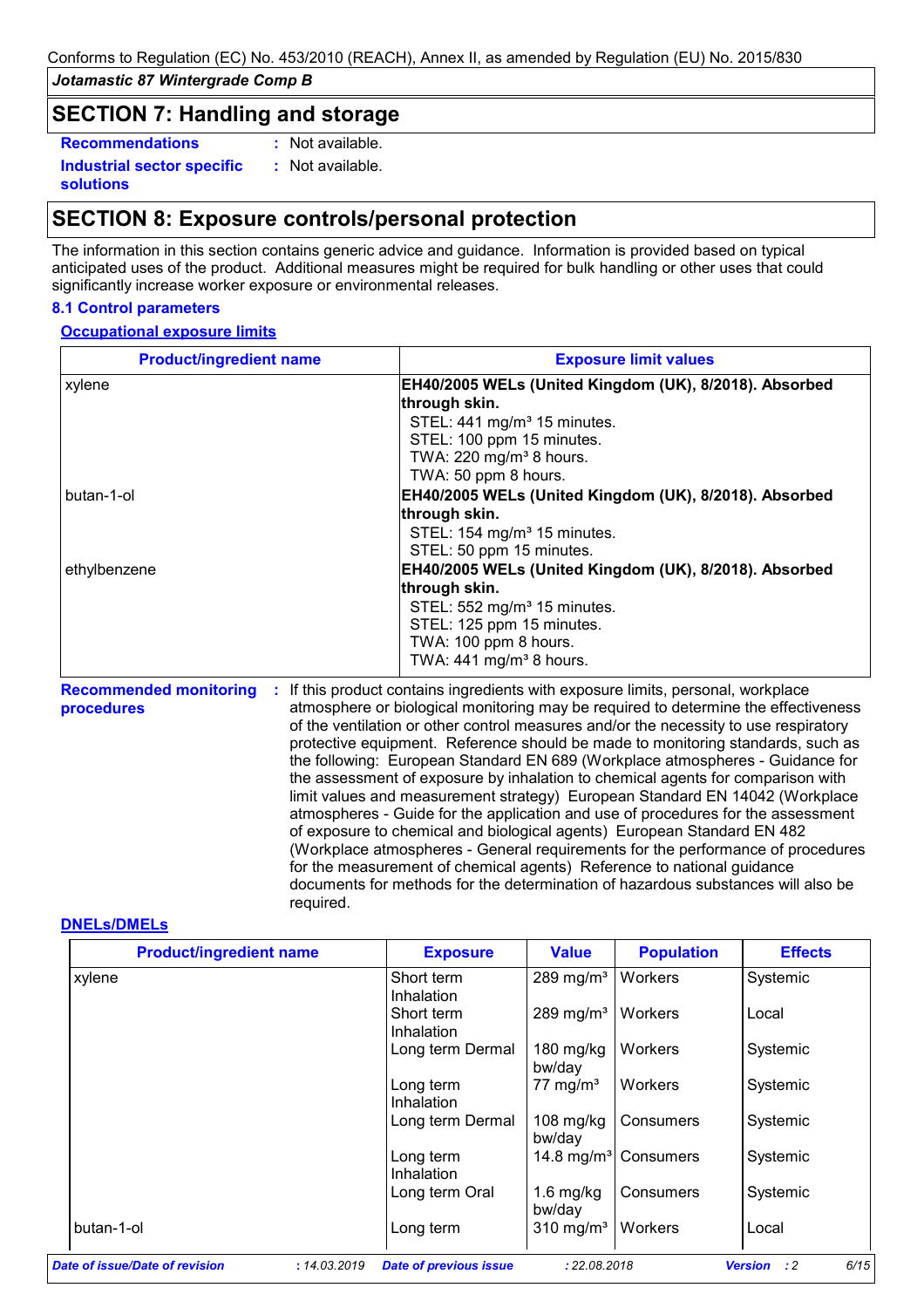| <b>SECTION 8: Exposure controls/personal protection</b> |                  |                       |           |          |
|---------------------------------------------------------|------------------|-----------------------|-----------|----------|
|                                                         | Inhalation       |                       |           |          |
|                                                         | Long term Oral   | $3.125$ mg/           | Consumers | Systemic |
|                                                         |                  | kg bw/day             |           |          |
|                                                         | Long term        | 55 mg/ $m3$           | Consumers | Local    |
|                                                         | Inhalation       |                       |           |          |
| ethylbenzene                                            | Short term       | 293 mg/m <sup>3</sup> | Workers   | Local    |
|                                                         | Inhalation       |                       |           |          |
|                                                         | Long term Dermal | 180 $mg/kg$           | Workers   | Systemic |
|                                                         |                  | bw/day                |           |          |
|                                                         | Long term        | 77 mg/m <sup>3</sup>  | Workers   | Systemic |
|                                                         | Inhalation       |                       |           |          |
|                                                         | Long term        | 15 mg/m <sup>3</sup>  | Consumers | Systemic |
|                                                         | Inhalation       |                       |           |          |
|                                                         | Long term Oral   | $1.6$ mg/kg           | Consumers | Systemic |
|                                                         |                  | bw/day                |           |          |
|                                                         |                  |                       |           |          |

#### **PNECs**

| <b>Product/ingredient name</b> | <b>Compartment Detail</b> | <b>Value</b>     | <b>Method Detail</b> |
|--------------------------------|---------------------------|------------------|----------------------|
| xylene                         | Fresh water               | $0.327$ mg/l     |                      |
|                                | Marine                    | $0.327$ mg/l     |                      |
|                                | Sewage Treatment          | 6.58 mg/l        |                      |
|                                | Plant                     |                  |                      |
|                                | Fresh water sediment      | 12.46 mg/kg dwt  |                      |
|                                | Marine water sediment     | 12.46 mg/kg dwt  |                      |
|                                | Soil                      | 2.31 mg/kg dwt   |                      |
| butan-1-ol                     | Fresh water               | $0.082$ mg/l     |                      |
|                                | Marine                    | $0.0082$ mg/l    |                      |
|                                | Sewage Treatment          | 2476 mg/l        |                      |
|                                | Plant                     |                  |                      |
|                                | Fresh water sediment      | 0.178 mg/kg dwt  |                      |
|                                | Marine water sediment     | 0.0178 mg/kg dwt |                      |
|                                | Soil                      | 0.015 mg/kg dwt  |                      |
| ethylbenzene                   | Fresh water               | $0.1$ mg/l       |                      |
|                                | Marine                    | $0.01$ mg/l      |                      |
|                                | Sewage Treatment          | 9.6 mg/l         |                      |
|                                | Plant                     |                  |                      |
|                                | Fresh water sediment      | 13.7 mg/kg dwt   |                      |
|                                | Soil                      | 2.68 mg/kg dwt   |                      |
|                                | Secondary Poisoning       | 20 mg/kg         |                      |

### **8.2 Exposure controls**

Provide adequate ventilation. Where reasonably practicable, this should be **:** achieved by the use of local exhaust ventilation and good general extraction. If these are not sufficient to maintain concentrations of particulates and solvent vapours below the OEL, suitable respiratory protection must be worn. **Appropriate engineering controls**

### **Individual protection measures**

| <b>Hygiene measures</b>    | : Wash hands, forearms and face thoroughly after handling chemical products, before<br>eating, smoking and using the lavatory and at the end of the working period.<br>Appropriate techniques should be used to remove potentially contaminated clothing.<br>Contaminated work clothing should not be allowed out of the workplace. Wash<br>contaminated clothing before reusing. Ensure that eyewash stations and safety<br>showers are close to the workstation location. |
|----------------------------|-----------------------------------------------------------------------------------------------------------------------------------------------------------------------------------------------------------------------------------------------------------------------------------------------------------------------------------------------------------------------------------------------------------------------------------------------------------------------------|
| <b>Eye/face protection</b> | : Use safety eyewear designed to protect against splash of liquids.                                                                                                                                                                                                                                                                                                                                                                                                         |
| <b>Skin protection</b>     |                                                                                                                                                                                                                                                                                                                                                                                                                                                                             |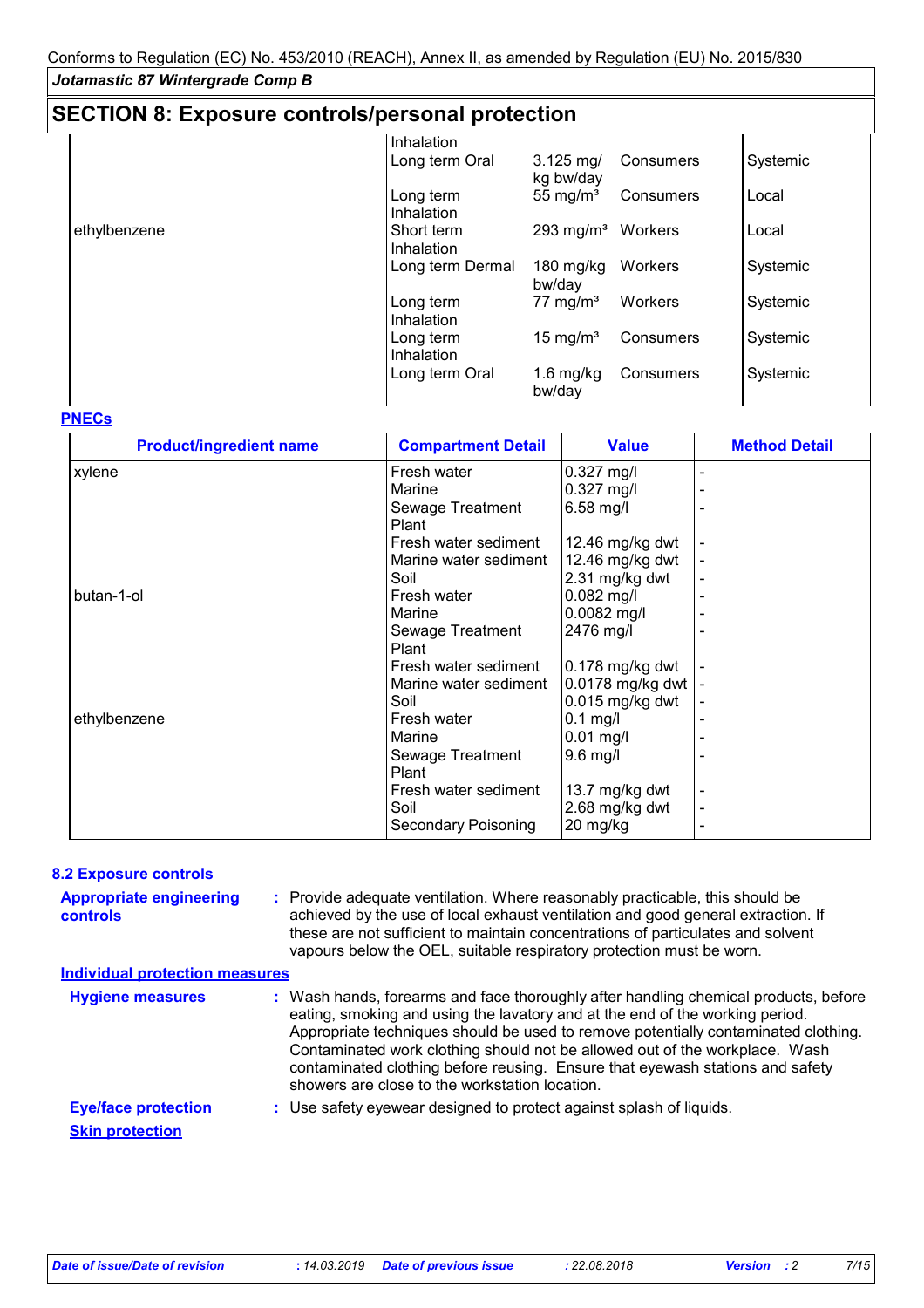### **SECTION 8: Exposure controls/personal protection**

| <b>Gloves</b>                                    | : There is no one glove material or combination of materials that will give unlimited                                                                                                                                                                                                                                                                                                                       |
|--------------------------------------------------|-------------------------------------------------------------------------------------------------------------------------------------------------------------------------------------------------------------------------------------------------------------------------------------------------------------------------------------------------------------------------------------------------------------|
|                                                  | resistance to any individual or combination of chemicals.                                                                                                                                                                                                                                                                                                                                                   |
|                                                  | The breakthrough time must be greater than the end use time of the product.                                                                                                                                                                                                                                                                                                                                 |
|                                                  | The instructions and information provided by the glove manufacturer on use,                                                                                                                                                                                                                                                                                                                                 |
|                                                  | storage, maintenance and replacement must be followed.                                                                                                                                                                                                                                                                                                                                                      |
|                                                  | Gloves should be replaced regularly and if there is any sign of damage to the glove<br>material.                                                                                                                                                                                                                                                                                                            |
|                                                  | Always ensure that gloves are free from defects and that they are stored and used<br>correctly.                                                                                                                                                                                                                                                                                                             |
|                                                  | The performance or effectiveness of the glove may be reduced by physical/chemical<br>damage and poor maintenance.                                                                                                                                                                                                                                                                                           |
|                                                  | Barrier creams may help to protect the exposed areas of the skin but should not be<br>applied once exposure has occurred.                                                                                                                                                                                                                                                                                   |
|                                                  | Wear suitable gloves tested to EN374.                                                                                                                                                                                                                                                                                                                                                                       |
|                                                  | Not recommended, gloves(breakthrough time) < 1 hour: PE                                                                                                                                                                                                                                                                                                                                                     |
|                                                  | May be used, gloves(breakthrough time) 4 - 8 hours: neoprene, butyl rubber, Viton®,<br>Barricade, CPF 3, Responder, PVC                                                                                                                                                                                                                                                                                     |
|                                                  | Recommended, gloves(breakthrough time) > 8 hours: 4H, Teflon, nitrile rubber,<br>polyvinyl alcohol (PVA)                                                                                                                                                                                                                                                                                                    |
|                                                  | For right choice of glove materials, with focus on chemical resistance and time of<br>penetration, seek advice by the supplier of chemical resistant gloves.                                                                                                                                                                                                                                                |
|                                                  | The user must check that the final choice of type of glove selected for handling this<br>product is the most appropriate and takes into account the particular conditions of<br>use, as included in the user's risk assessment.                                                                                                                                                                             |
| <b>Body protection</b>                           | : Personnel should wear antistatic clothing made of natural fibres or of high-<br>temperature-resistant synthetic fibres.                                                                                                                                                                                                                                                                                   |
| <b>Other skin protection</b>                     | : Appropriate footwear and any additional skin protection measures should be<br>selected based on the task being performed and the risks involved and should be<br>approved by a specialist before handling this product.                                                                                                                                                                                   |
| <b>Respiratory protection</b>                    | : If workers are exposed to concentrations above the exposure limit, they must use a<br>respirator according to EN 140. Use respiratory mask with charcoal and dust filter<br>when spraying this product, according to EN 14387(as filter combination A2-P2). In<br>confined spaces, use compressed-air or fresh-air respiratory equipment. When use<br>of roller or brush, consider use of charcoalfilter. |
| <b>Environmental exposure</b><br><b>controls</b> | : Do not allow to enter drains or watercourses.                                                                                                                                                                                                                                                                                                                                                             |

# **SECTION 9: Physical and chemical properties**

| 9.1 Information on basic physical and chemical properties                                                                              |
|----------------------------------------------------------------------------------------------------------------------------------------|
|                                                                                                                                        |
| $:$ Liquid.                                                                                                                            |
| : Various colours.                                                                                                                     |
| $:$ Characteristic.                                                                                                                    |
| : Not applicable.                                                                                                                      |
| : Not applicable.                                                                                                                      |
| : Not applicable.                                                                                                                      |
| : Lowest known value: $119^{\circ}$ C (246.2 $^{\circ}$ F) (butan-1-ol). Weighted average: 131.<br>$86^{\circ}$ C (269.3 $^{\circ}$ F) |
| : Closed cup: $30^{\circ}$ C                                                                                                           |
| : Highest known value: 0.84 (ethylbenzene) Weighted average: 0.7 compared<br>with butyl acetate                                        |
| : Not applicable.                                                                                                                      |
| $: 0.8 - 11.3\%$                                                                                                                       |
|                                                                                                                                        |

*Date of issue/Date of revision* **:** *14.03.2019 Date of previous issue : 22.08.2018 Version : 2 8/15*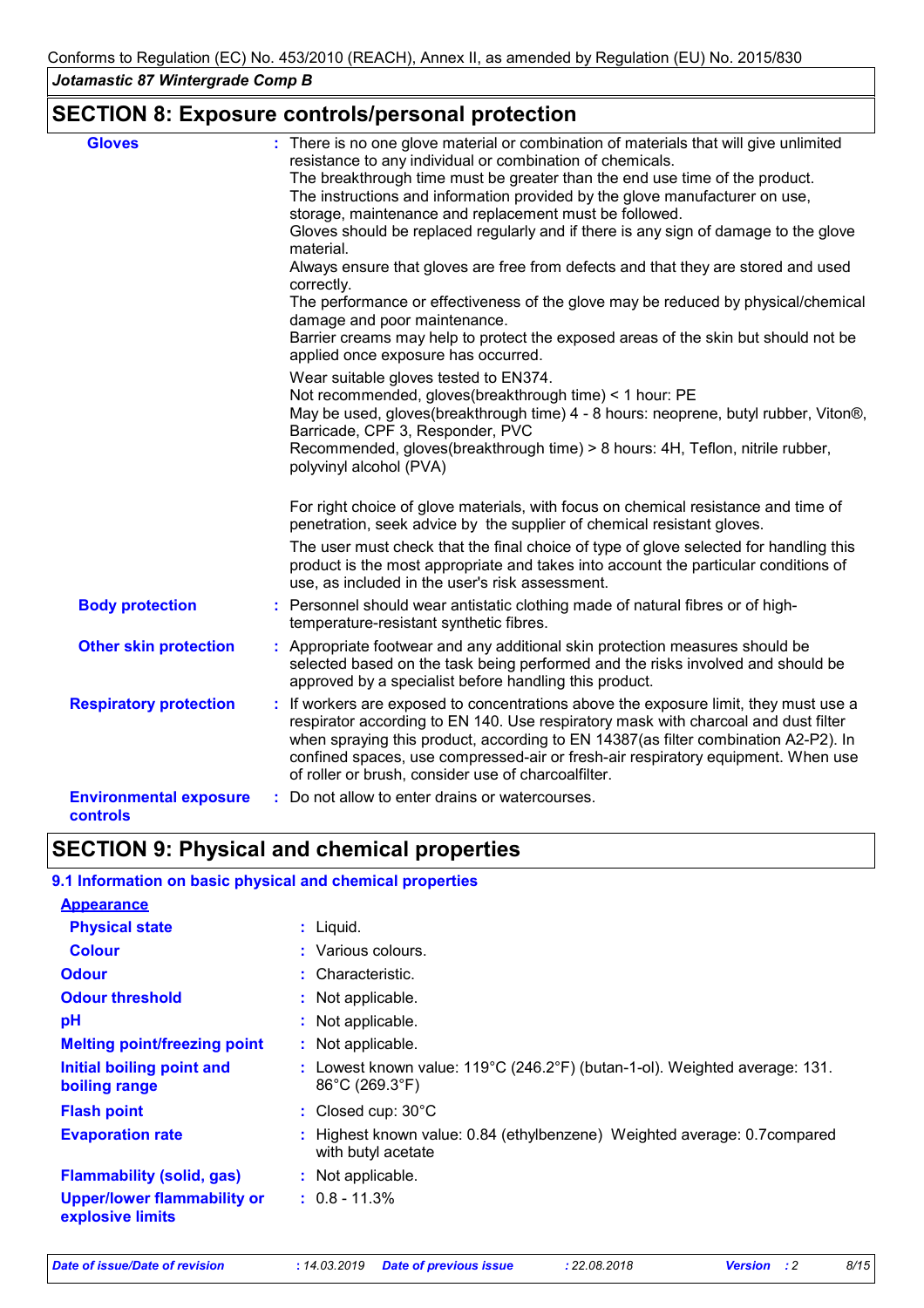### **SECTION 9: Physical and chemical properties**

| <b>Vapour pressure</b>                                            | : Highest known value: 1.2 kPa (9.3 mm Hg) (at 20°C) (ethylbenzene). Weighted<br>average: $0.96$ kPa (7.2 mm Hg) (at $20^{\circ}$ C) |
|-------------------------------------------------------------------|--------------------------------------------------------------------------------------------------------------------------------------|
| <b>Vapour density</b>                                             | : Highest known value: 3.7 (Air = 1) (xylene). Weighted average: $3.42$ (Air = 1)                                                    |
| <b>Density</b>                                                    | : $1.02$ g/cm <sup>3</sup>                                                                                                           |
| <b>Solubility(ies)</b>                                            | : Insoluble in the following materials: cold water and hot water.                                                                    |
| <b>Partition coefficient: n-octanol/: Not available.</b><br>water |                                                                                                                                      |
| <b>Auto-ignition temperature</b>                                  | : Lowest known value: $355^{\circ}$ C (671 $^{\circ}$ F) (butan-1-ol).                                                               |
| <b>Decomposition temperature</b>                                  | : Not available.                                                                                                                     |
| <b>Viscosity</b>                                                  | : Kinematic (40°C): >0.205 cm <sup>2</sup> /s (>20.5 mm <sup>2</sup> /s)                                                             |
| <b>Explosive properties</b>                                       | $:$ Not available.                                                                                                                   |
| <b>Oxidising properties</b>                                       | : Not available.                                                                                                                     |

### **9.2 Other information**

No additional information.

#### **SECTION 10: Stability and reactivity** : Keep away from the following materials to prevent strong exothermic reactions: oxidising agents, strong alkalis, strong acids. **10.6 Hazardous decomposition products 10.4 Conditions to avoid**  $\qquad$ **:** When exposed to high temperatures may produce hazardous decomposition products. **10.2 Chemical stability :** Stable under recommended storage and handling conditions (see Section 7). **:** Decomposition products may include the following materials: carbon monoxide, **10.5 Incompatible materials : 10.3 Possibility of hazardous reactions :** Under normal conditions of storage and use, hazardous reactions will not occur. **10.1 Reactivity :** No specific test data related to reactivity available for this product or its ingredients. carbon dioxide, smoke, oxides of nitrogen.

## **SECTION 11: Toxicological information**

### **11.1 Information on toxicological effects**

There are no data available on the mixture itself. The mixture has been assessed following the conventional method of the CLP Regulation (EC) No 1272/2008 and is classified for toxicological properties accordingly. See Sections 2 and 3 for details.

Exposure to component solvent vapour concentrations in excess of the stated occupational exposure limit may result in adverse health effects such as mucous membrane and respiratory system irritation and adverse effects on the kidneys, liver and central nervous system. Symptoms and signs include headache, dizziness, fatigue, muscular weakness, drowsiness and, in extreme cases, loss of consciousness.

Solvents may cause some of the above effects by absorption through the skin. Repeated or prolonged contact with the mixture may cause removal of natural fat from the skin, resulting in non-allergic contact dermatitis and absorption through the skin.

If splashed in the eyes, the liquid may cause irritation and reversible damage.

Ingestion may cause nausea, diarrhea and vomiting.

This takes into account, where known, delayed and immediate effects and also chronic effects of components from short-term and long-term exposure by oral, inhalation and dermal routes of exposure and eye contact.

Contains phenol, polymer with formaldehyde, glycidyl ether, polymers with [(methylphenoxy)methyl]oxirane and triethylenetetramine. May produce an allergic reaction.

**Acute toxicity**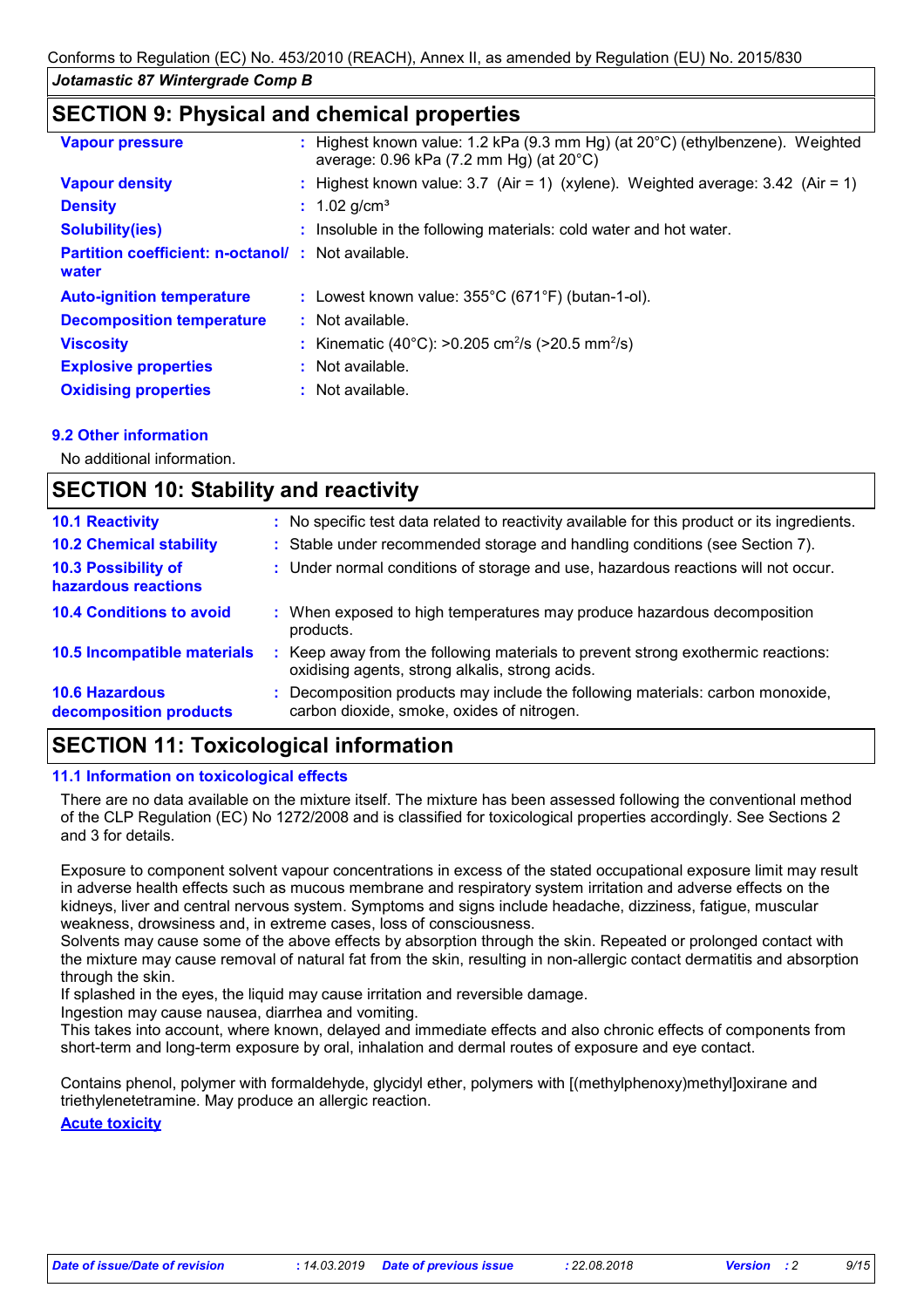### **SECTION 11: Toxicological information**

| <b>Product/ingredient name</b> | <b>Result</b>                 | <b>Species</b> | <b>Dose</b> | <b>Exposure</b> |
|--------------------------------|-------------------------------|----------------|-------------|-----------------|
| xylene                         | <b>LC50 Inhalation Vapour</b> | Rat            | $20$ mg/l   | 4 hours         |
|                                | LD50 Oral                     | Rat            | 4300 mg/kg  |                 |
|                                | <b>TDLo Dermal</b>            | Rabbit         | 4300 mg/kg  |                 |
| butan-1-ol                     | LD50 Oral                     | Rat            | 790 mg/kg   |                 |
| ethylbenzene                   | <b>LC50 Inhalation Gas.</b>   | Rabbit         | $4000$ ppm  | 4 hours         |
|                                | LD50 Dermal                   | Rabbit         | >5000 mg/kg |                 |
|                                | LD50 Oral                     | Rat            | 3500 mg/kg  |                 |

### **Conclusion/Summary :** Not available.

### **Acute toxicity estimates**

|                                                                                                                                                                                                                                | <b>Route</b>     | <b>ATE value</b>                         |
|--------------------------------------------------------------------------------------------------------------------------------------------------------------------------------------------------------------------------------|------------------|------------------------------------------|
| Oral<br>Dermal<br>Inhalation (vapours)                                                                                                                                                                                         |                  | 5000 mg/kg<br>4888.9 mg/kg<br>36.67 mg/l |
| <b>Irritation/Corrosion</b>                                                                                                                                                                                                    |                  |                                          |
| <b>Conclusion/Summary</b>                                                                                                                                                                                                      | : Not available. |                                          |
| <b>Sensitisation</b>                                                                                                                                                                                                           |                  |                                          |
| <b>Conclusion/Summary</b>                                                                                                                                                                                                      | : Not available. |                                          |
| <b>Mutagenicity</b>                                                                                                                                                                                                            |                  |                                          |
| <b>Conclusion/Summary</b>                                                                                                                                                                                                      | : Not available. |                                          |
| <b>Carcinogenicity</b>                                                                                                                                                                                                         |                  |                                          |
| <b>Conclusion/Summary</b>                                                                                                                                                                                                      | : Not available. |                                          |
| <b>Reproductive toxicity</b>                                                                                                                                                                                                   |                  |                                          |
| <b>Conclusion/Summary</b>                                                                                                                                                                                                      | : Not available. |                                          |
| <b>Teratogenicity</b>                                                                                                                                                                                                          |                  |                                          |
| <b>Conclusion/Summary</b>                                                                                                                                                                                                      | : Not available. |                                          |
| And all the statement of a company statement of the collection of the collection of the collection of the collection of the collection of the collection of the collection of the collection of the collection of the collecti |                  |                                          |

### **Specific target organ toxicity (single exposure)**

| <b>Product/ingredient name</b> | <b>Category</b> | <b>Route of</b><br>exposure | <b>Target organs</b>                                           |
|--------------------------------|-----------------|-----------------------------|----------------------------------------------------------------|
| <b>xylene</b>                  | Category 3      | Not applicable.             | Respiratory tract<br>irritation                                |
| l butan-1-ol                   | Category 3      | Not applicable.             | <b>Respiratory tract</b><br>irritation and<br>Narcotic effects |

### **Specific target organ toxicity (repeated exposure)**

| <b>Product/ingredient name</b> | <b>Category</b> | <b>Route of</b><br>exposure | <b>Target organs</b> |
|--------------------------------|-----------------|-----------------------------|----------------------|
| ethylbenzene                   | Category 2      | Not determined              | hearing organs       |

### **Aspiration hazard**

| <b>Product/ingredient name</b><br><b>Result</b> |                                       |
|-------------------------------------------------|---------------------------------------|
| <b>xylene</b>                                   | <b>ASPIRATION HAZARD - Category 1</b> |
| ethylbenzene                                    | ASPIRATION HAZARD - Category 1        |

### **Other information :**

: Not available.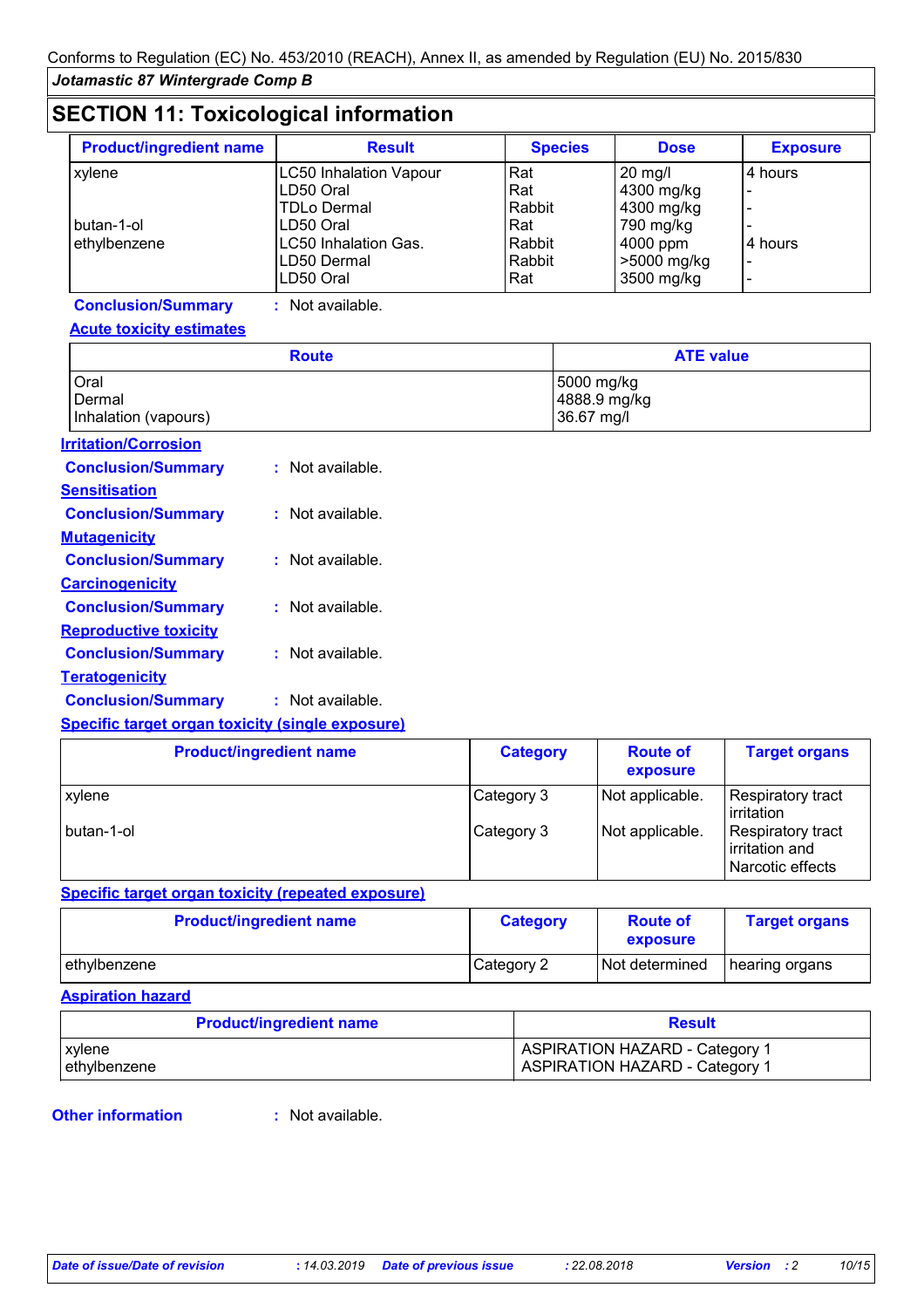### **SECTION 12: Ecological information**

### **12.1 Toxicity**

There are no data available on the mixture itself. Do not allow to enter drains or watercourses.

The mixture has been assessed following the summation method of the CLP Regulation (EC) No 1272/2008 and is classified for eco-toxicological properties accordingly. See Sections 2 and 3 for details.

| <b>Product/ingredient name</b>                                                                                                                      | <b>Result</b>                                                      | <b>Species</b>           | <b>Exposure</b>                  |
|-----------------------------------------------------------------------------------------------------------------------------------------------------|--------------------------------------------------------------------|--------------------------|----------------------------------|
| phenol, polymer with<br>formaldehyde, glycidyl ether,<br>polymers with [<br>$\vert$ (methylphenoxy) methyl<br>l oxirane and<br>triethylenetetramine | Acute LC50 9 mg/l                                                  | Fish                     | 96 hours                         |
| ethylbenzene                                                                                                                                        | Acute EC50 7.2 mg/l<br>Acute EC50 2.93 mg/l<br>Acute LC50 4.2 mg/l | Algae<br>Daphnia<br>Fish | 48 hours<br>48 hours<br>96 hours |

**Conclusion/Summary :** This material is toxic to aquatic life with long lasting effects.

### **12.2 Persistence and degradability**

| <b>Conclusion/Summary</b> | Not available. |
|---------------------------|----------------|
|---------------------------|----------------|

| <b>Product/ingredient name</b> | <b>Aquatic half-life</b> | <b>Photolysis</b> | <u> Biodegradability_</u> |
|--------------------------------|--------------------------|-------------------|---------------------------|
| <b>xylene</b>                  |                          |                   | Readily                   |
| ethylbenzene                   |                          |                   | Readily                   |

### **12.3 Bioaccumulative potential**

| <b>Product/ingredient name</b> | <b>LogP</b> <sub>ow</sub> | <b>BCF</b>  | <b>Potential</b> |
|--------------------------------|---------------------------|-------------|------------------|
| xylene                         | 3.12                      | 8.1 to 25.9 | low              |
| butan-1-ol                     |                           |             | low              |
| ethylbenzene                   | 3.6                       |             | low              |

| 12.4 Mobility in soil                                   |                  |
|---------------------------------------------------------|------------------|
| <b>Soil/water partition</b><br><b>coefficient (Koc)</b> | : Not available. |
| <b>Mobility</b>                                         | : Not available. |

|             | 12.5 Results of PBT and vPvB assessment |
|-------------|-----------------------------------------|
| <b>PBT</b>  | : Not applicable.                       |
| <b>vPvB</b> | : Not applicable.                       |

**12.6 Other adverse effects** : No known significant effects or critical hazards.

### **SECTION 13: Disposal considerations**

The information in this section contains generic advice and guidance. The list of Identified Uses in Section 1 should be consulted for any available use-specific information provided in the Exposure Scenario(s).

### **13.1 Waste treatment methods**

### **Product**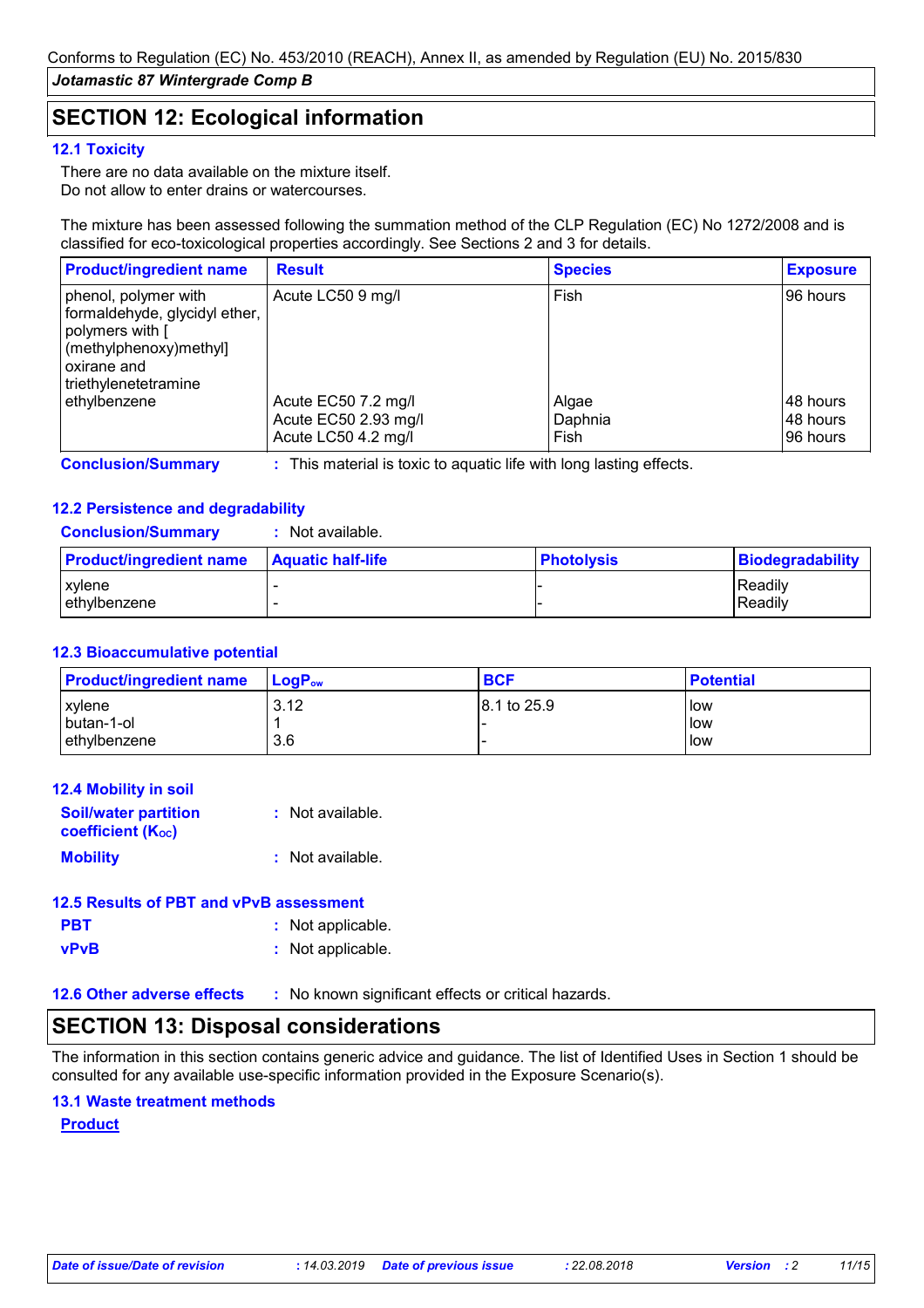# **SECTION 13: Disposal considerations**

| <b>Methods of disposal</b>               | : The generation of waste should be avoided or minimised wherever possible.<br>Disposal of this product, solutions and any by-products should at all times comply<br>with the requirements of environmental protection and waste disposal legislation<br>and any regional local authority requirements. Dispose of surplus and non-<br>recyclable products via a licensed waste disposal contractor. Waste should not be<br>disposed of untreated to the sewer unless fully compliant with the requirements of<br>all authorities with jurisdiction.        |  |
|------------------------------------------|-------------------------------------------------------------------------------------------------------------------------------------------------------------------------------------------------------------------------------------------------------------------------------------------------------------------------------------------------------------------------------------------------------------------------------------------------------------------------------------------------------------------------------------------------------------|--|
| <b>Hazardous waste</b>                   | The classification of the product may meet the criteria for a hazardous waste.                                                                                                                                                                                                                                                                                                                                                                                                                                                                              |  |
| <b>Disposal considerations</b>           | Do not allow to enter drains or watercourses.<br>Dispose of according to all federal, state and local applicable regulations.<br>If this product is mixed with other wastes, the original waste product code may no<br>longer apply and the appropriate code should be assigned.<br>For further information, contact your local waste authority.                                                                                                                                                                                                            |  |
| <b>European waste</b><br>catalogue (EWC) | 08 01 11* Waste paint and varnish containing organic solvents or other dangerous<br>substances                                                                                                                                                                                                                                                                                                                                                                                                                                                              |  |
| <b>Packaging</b>                         |                                                                                                                                                                                                                                                                                                                                                                                                                                                                                                                                                             |  |
| <b>Methods of disposal</b>               | The generation of waste should be avoided or minimised wherever possible. Waste<br>packaging should be recycled. Incineration or landfill should only be considered<br>when recycling is not feasible.                                                                                                                                                                                                                                                                                                                                                      |  |
| <b>Disposal considerations</b>           | Using information provided in this safety data sheet, advice should be obtained from<br>the relevant waste authority on the classification of empty containers.<br>Empty containers must be scrapped or reconditioned.<br>Dispose of containers contaminated by the product in accordance with local or<br>national legal provisions.                                                                                                                                                                                                                       |  |
| <b>Type of packaging</b>                 | European waste catalogue (EWC)                                                                                                                                                                                                                                                                                                                                                                                                                                                                                                                              |  |
| <b>CEPE Paint Guidelines</b>             | 15 01 10*<br>packaging containing residues of or contaminated by<br>hazardous substances                                                                                                                                                                                                                                                                                                                                                                                                                                                                    |  |
| <b>Special precautions</b>               | This material and its container must be disposed of in a safe way. Care should be<br>taken when handling emptied containers that have not been cleaned or rinsed out.<br>Empty containers or liners may retain some product residues. Vapour from product<br>residues may create a highly flammable or explosive atmosphere inside the<br>container. Do not cut, weld or grind used containers unless they have been cleaned<br>thoroughly internally. Avoid dispersal of spilt material and runoff and contact with<br>soil, waterways, drains and sewers. |  |

|                                           | <b>ADR/RID</b>  | <b>ADN</b>     | <b>IMDG</b>                                                                                                                                                                        | <b>IATA</b>    |
|-------------------------------------------|-----------------|----------------|------------------------------------------------------------------------------------------------------------------------------------------------------------------------------------|----------------|
| 14.1 UN number                            | 1866            | 1866           | 1866                                                                                                                                                                               | 1866           |
| 14.2 UN proper<br>shipping name           | Resin solution  | Resin solution | Resin solution, Marine<br>pollutant (phenol,<br>polymer with<br>formaldehyde, glycidyl<br>ether, polymers with [<br>(methylphenoxy)<br>methyl]oxirane and<br>triethylenetetramine) | Resin solution |
| <b>14.3 Transport</b><br>hazard class(es) | 3<br>$\bigstar$ | 3<br>¥∠        | 3<br>$\bigstar$                                                                                                                                                                    | 3              |
| <b>14.4 Packing</b><br>group              | $\mathbf{III}$  | III            | $\mathbf{III}$                                                                                                                                                                     | III            |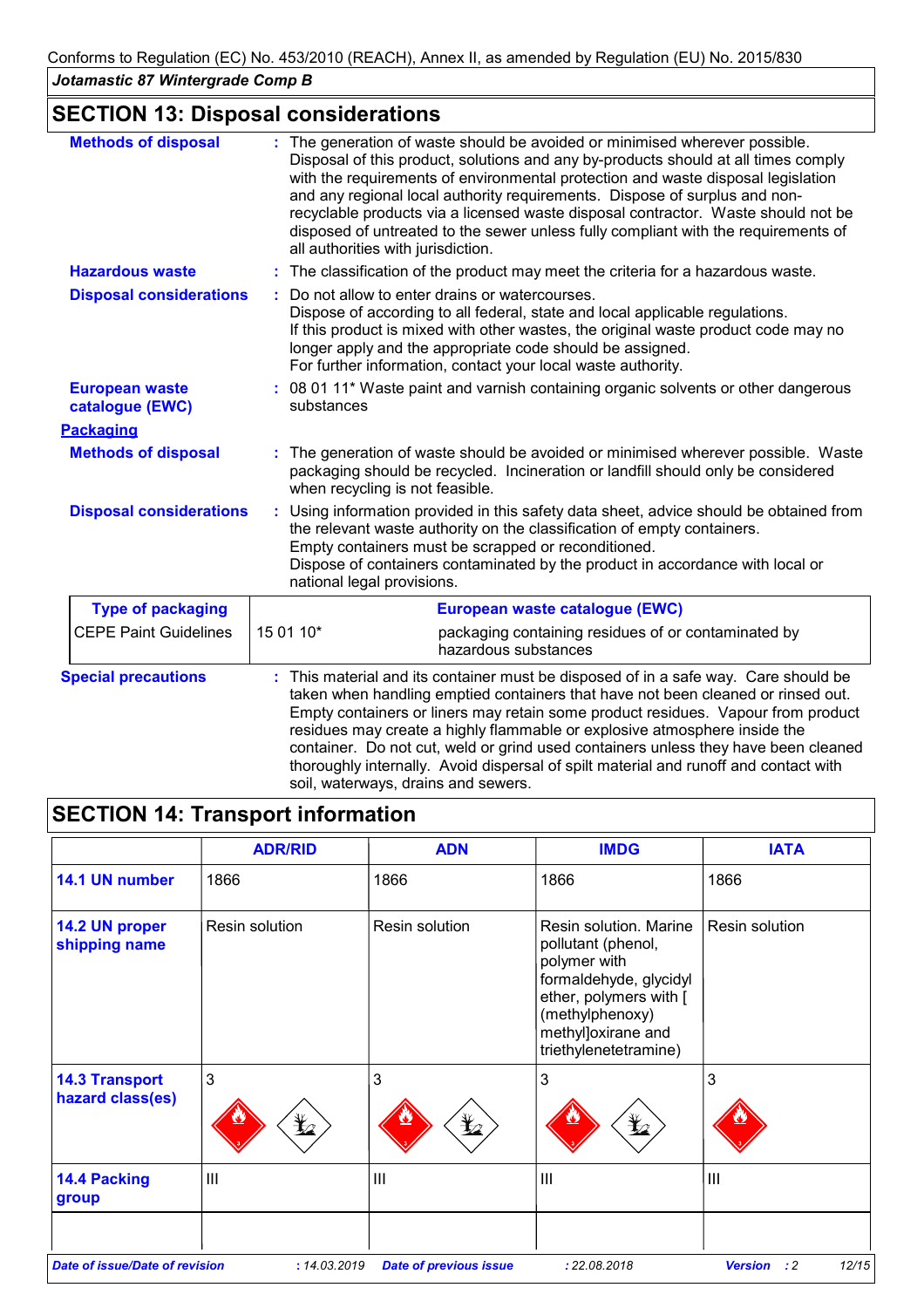### **SECTION 14: Transport information**

| 14.5<br><b>Environmental</b><br>hazards | Yes.                                                                     | Yes.                                                                                                                             | Yes.                                                                                                                                                               | Yes. The<br>environmentally<br>hazardous substance<br>mark is not required.                                             |
|-----------------------------------------|--------------------------------------------------------------------------|----------------------------------------------------------------------------------------------------------------------------------|--------------------------------------------------------------------------------------------------------------------------------------------------------------------|-------------------------------------------------------------------------------------------------------------------------|
| <b>Additional</b><br>information        | Tunnel restriction<br>code: (D/E)<br>Hazard identification<br>number: 30 | The environmentally<br>hazardous substance<br>mark is not required<br>when transported in<br>sizes of $\leq 5$ L or $\leq 5$ kg. | The marine pollutant<br>mark is not required<br>when transported in<br>sizes of $\leq$ 5 L or $\leq$ 5 kg.<br><b>Emergency</b><br>schedules (EmS)<br>$F-E$ , $S-E$ | The environmentally<br>hazardous substance<br>mark may appear if<br>required by other<br>transportation<br>regulations. |

|      | 14.6 Special precautions for : Transport within user's premises: always transport in closed containers that are |
|------|-----------------------------------------------------------------------------------------------------------------|
| user | upright and secure. Ensure that persons transporting the product know what to do in                             |
|      | the event of an accident or spillage.                                                                           |

| <b>14.7 Transport in bulk</b>  | : Not applicable. |
|--------------------------------|-------------------|
| according to Annex II of       |                   |
| <b>Marpol and the IBC Code</b> |                   |

# **SECTION 15: Regulatory information**

|                                                                                                                                                                            | 15.1 Safety, health and environmental regulations/legislation specific for the substance or mixture                                                                                                                                                                                                 |
|----------------------------------------------------------------------------------------------------------------------------------------------------------------------------|-----------------------------------------------------------------------------------------------------------------------------------------------------------------------------------------------------------------------------------------------------------------------------------------------------|
| EU Regulation (EC) No. 1907/2006 (REACH)                                                                                                                                   |                                                                                                                                                                                                                                                                                                     |
|                                                                                                                                                                            | <b>Annex XIV - List of substances subject to authorisation</b>                                                                                                                                                                                                                                      |
| <b>Annex XIV</b>                                                                                                                                                           |                                                                                                                                                                                                                                                                                                     |
| None of the components are listed.                                                                                                                                         |                                                                                                                                                                                                                                                                                                     |
| <b>Substances of very high concern</b>                                                                                                                                     |                                                                                                                                                                                                                                                                                                     |
| None of the components are listed.                                                                                                                                         |                                                                                                                                                                                                                                                                                                     |
| <b>Annex XVII - Restrictions : Not applicable.</b><br>on the manufacture,<br>placing on the market<br>and use of certain<br>dangerous substances,<br>mixtures and articles |                                                                                                                                                                                                                                                                                                     |
| <b>Other EU regulations</b>                                                                                                                                                |                                                                                                                                                                                                                                                                                                     |
| <b>VOC</b>                                                                                                                                                                 | : The provisions of Directive 2004/42/EC on VOC apply to this product. Refer to the<br>product label and/or technical data sheet for further information.                                                                                                                                           |
| <b>VOC for Ready-for-Use</b><br><b>Mixture</b>                                                                                                                             | : Not applicable.                                                                                                                                                                                                                                                                                   |
| <b>Europe inventory</b>                                                                                                                                                    | : Not determined.                                                                                                                                                                                                                                                                                   |
| Ozone depleting substances (1005/2009/EU)                                                                                                                                  |                                                                                                                                                                                                                                                                                                     |
| Not listed.                                                                                                                                                                |                                                                                                                                                                                                                                                                                                     |
| <b>Prior Informed Consent (PIC) (649/2012/EU)</b>                                                                                                                          |                                                                                                                                                                                                                                                                                                     |
| Not listed.                                                                                                                                                                |                                                                                                                                                                                                                                                                                                     |
| <b>Seveso Directive</b>                                                                                                                                                    |                                                                                                                                                                                                                                                                                                     |
| major accident hazards.                                                                                                                                                    | This product may add to the calculation for determining whether a site is within the scope of the Seveso Directive on                                                                                                                                                                               |
| <b>National regulations</b>                                                                                                                                                |                                                                                                                                                                                                                                                                                                     |
| <b>Industrial use</b>                                                                                                                                                      | : The information contained in this safety data sheet does not constitute the user's<br>own assessment of workplace risks, as required by other health and safety<br>legislation. The provisions of the national health and safety at work regulations apply<br>to the use of this product at work. |

| Date of issue/Date of revision | : 14.03.2019 Date of previous issue | : 22.08.2018 | <b>Version</b> : 2 | 13/15 |
|--------------------------------|-------------------------------------|--------------|--------------------|-------|
|                                |                                     |              |                    |       |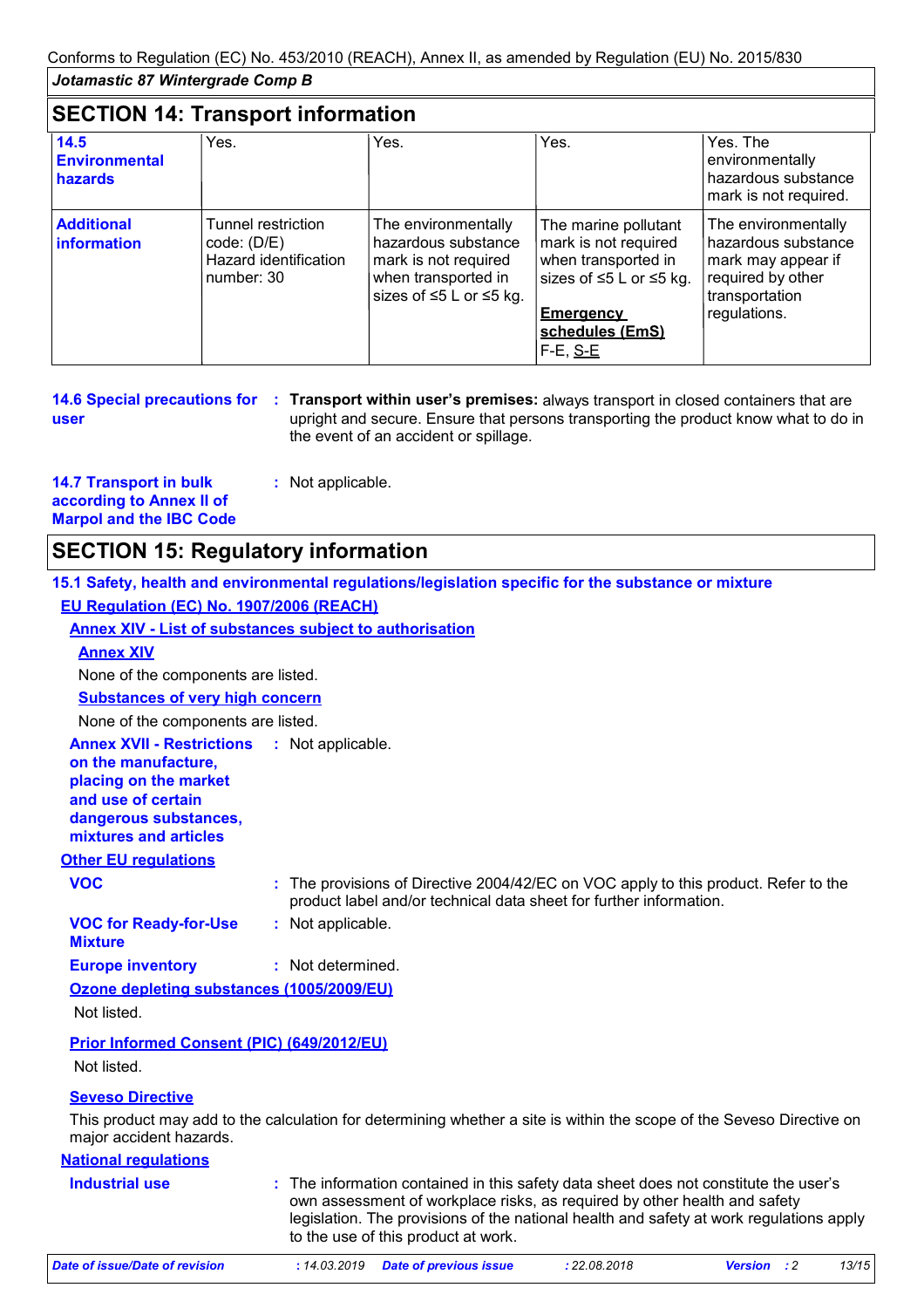### **SECTION 15: Regulatory information**

**International regulations**

**Chemical Weapon Convention List Schedules I, II & III Chemicals** Not listed.

### **Montreal Protocol (Annexes A, B, C, E)**

Not listed.

**Stockholm Convention on Persistent Organic Pollutants**

Not listed.

**Rotterdam Convention on Prior Informed Consent (PIC)** Not listed.

**UNECE Aarhus Protocol on POPs and Heavy Metals** Not listed.

|  | <b>15.2 Chemical safety</b> |  |  |
|--|-----------------------------|--|--|
|--|-----------------------------|--|--|

**assessment**

**:** Not applicable.

### **SECTION 16: Other information**

 $\nabla$  Indicates information that has changed from previously issued version.

| <b>Abbreviations and</b> | $\therefore$ ATE = Acute Toxicity Estimate                                    |
|--------------------------|-------------------------------------------------------------------------------|
| acronyms                 | CLP = Classification, Labelling and Packaging Regulation [Regulation (EC) No. |
|                          | 1272/2008]                                                                    |
|                          | DMEL = Derived Minimal Effect Level                                           |
|                          | DNEL = Derived No Effect Level                                                |
|                          | EUH statement = CLP-specific Hazard statement                                 |
|                          | PBT = Persistent, Bioaccumulative and Toxic                                   |
|                          | PNEC = Predicted No Effect Concentration                                      |
|                          | <b>RRN = REACH Registration Number</b>                                        |
|                          | vPvB = Very Persistent and Very Bioaccumulative                               |

**Procedure used to derive the classification according to Regulation (EC) No. 1272/2008 [CLP/GHS]**

| <b>Classification</b>   | <b>Justification</b>  |
|-------------------------|-----------------------|
| Flam. Liq. 3, H226      | On basis of test data |
| Skin Irrit. 2, H315     | Calculation method    |
| Eye Dam. 1, H318        | Calculation method    |
| Skin Sens. 1, H317      | Calculation method    |
| STOT SE 3, H335         | Calculation method    |
| Aquatic Chronic 2, H411 | Calculation method    |

#### **Full text of abbreviated H statements**

| H <sub>225</sub> | Highly flammable liquid and vapour.                      |
|------------------|----------------------------------------------------------|
| H226             | Flammable liquid and vapour.                             |
| H302             | Harmful if swallowed.                                    |
| H304             | May be fatal if swallowed and enters airways.            |
| H312             | Harmful in contact with skin.                            |
| H315             | Causes skin irritation.                                  |
| H317             | May cause an allergic skin reaction.                     |
| H318             | Causes serious eye damage.                               |
| H319             | Causes serious eye irritation.                           |
| H332             | Harmful if inhaled.                                      |
| H335             | May cause respiratory irritation.                        |
| H336             | May cause drowsiness or dizziness.                       |
| H <sub>373</sub> | May cause damage to organs through prolonged or repeated |
|                  | exposure.                                                |
| H411             | Toxic to aquatic life with long lasting effects.         |

**Full text of classifications [CLP/GHS]**